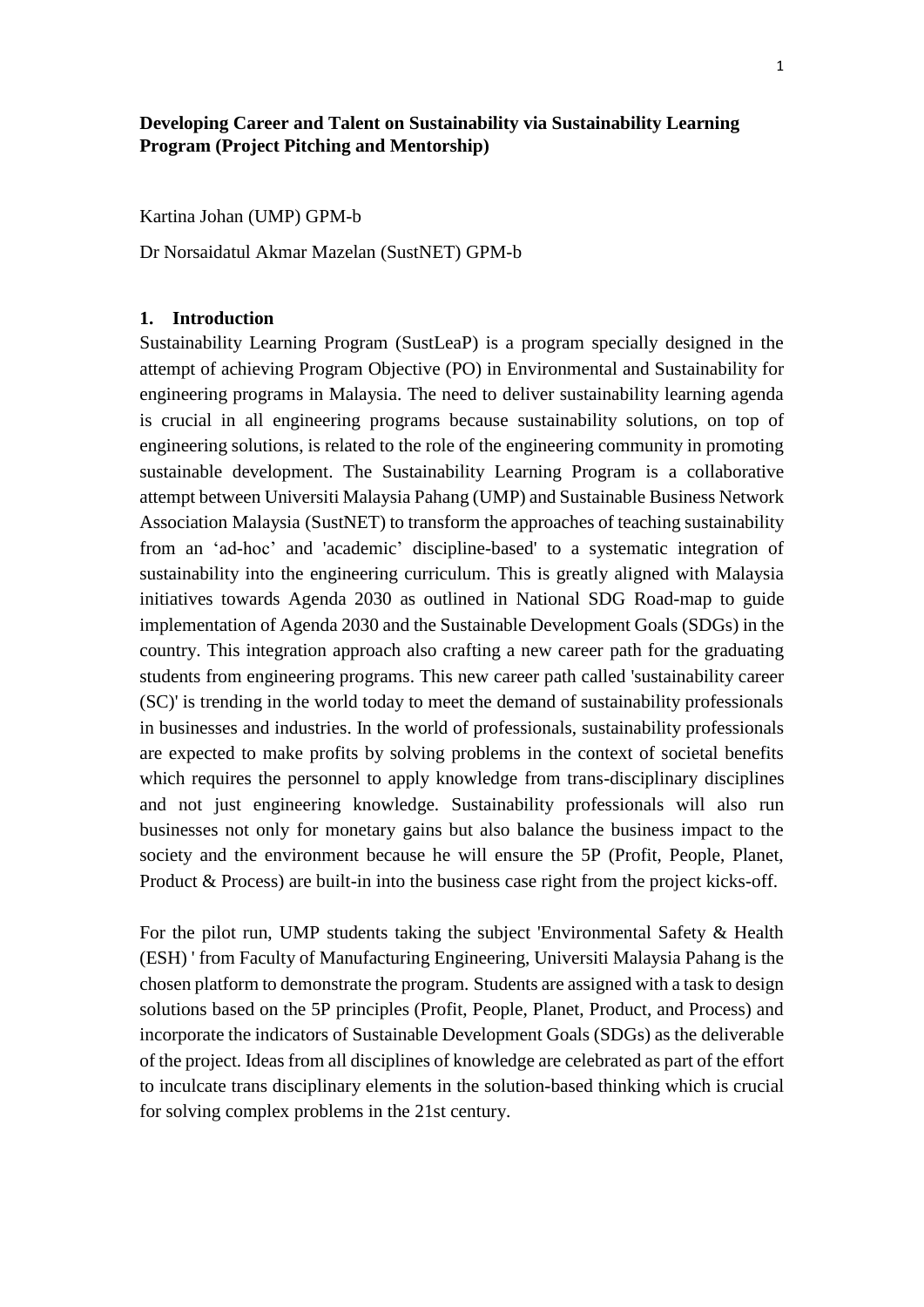This program also takes up the challenge in Malaysia for being an active participant in 2017 The High-level Political Forum, United Nations which is the central platform for follow-up and review of the 2030 Agenda for Sustainable Development and the Sustainable Development Goals. Engineering students learn about resource mobilizing concepts and funding through partnerships i.e crowdsourcing, social entrepreneurship, CSR programmes and funding from local and international sources during pitching sessions with the panels who are members of NPO and industry players. For the pilot run, panels are specially selected from Sustainable Business Network Association Malaysia (SustNET) who are certified with Green Project Managers (GPM-b) and industry players from telecommunication and oil & gas.

The SustLeaP program also introduces engineering students to the highly sought-after concept in a career path in the era of sustainability which is sustainability career (SC). This concept is aligned with the systemic thinking required by many employers as sustainability in businesses is essential in achieving sustainable competitive advantage in the world today. The integration of knowledge on sustainability principles and entrepreneurial skills towards building a sustainability career path is the extra special element in the SustLeaP program. The idea for students to be the 'seeds' of the 'changeagent' community is realized in this program as the learning experience provide a basic foundation on sustainability knowledge and awareness during their campus life under the mode of experiential learning. Prior to the program, students are given knowledge on the concept and solutions of sustainability as part of the learning outcome in the ESH course. The knowledge of ESH at the workplace is applied with sustainability principles in the context of the application and delivered in the form of project deliverables in the dimension of entrepreneurship. It is interesting to note that the program is coordinated with the shared value contributed by the professionals in green project management i.e. certified Green Project Manager (GPM-b) and has prior working experiences in large firms and government sectors. This 'shared value' enriches the learning experiences of the students as the real-life experience is able to be 'realized' into the class during the program sessions thus increasing the impact of the sustainability teachings in the program. The students' experience in SustLeaP program is potential to be recognized as a working experience towards 'job-creation' mode of employability rather than only depending on being an employed graduate only. This may change the recruitment landscape of engineering students from relying totally upon being a job hunter with the bachelor degree to being hunted by the future employers for their sustainability skills and entrepreneurship as Sustainability Graduates (SG). In summary, SustLeaP attributes are aligned with aspirations of Malaysia Higher Education Blueprint (Higher Education) as shown in Figure 1 and 2 below.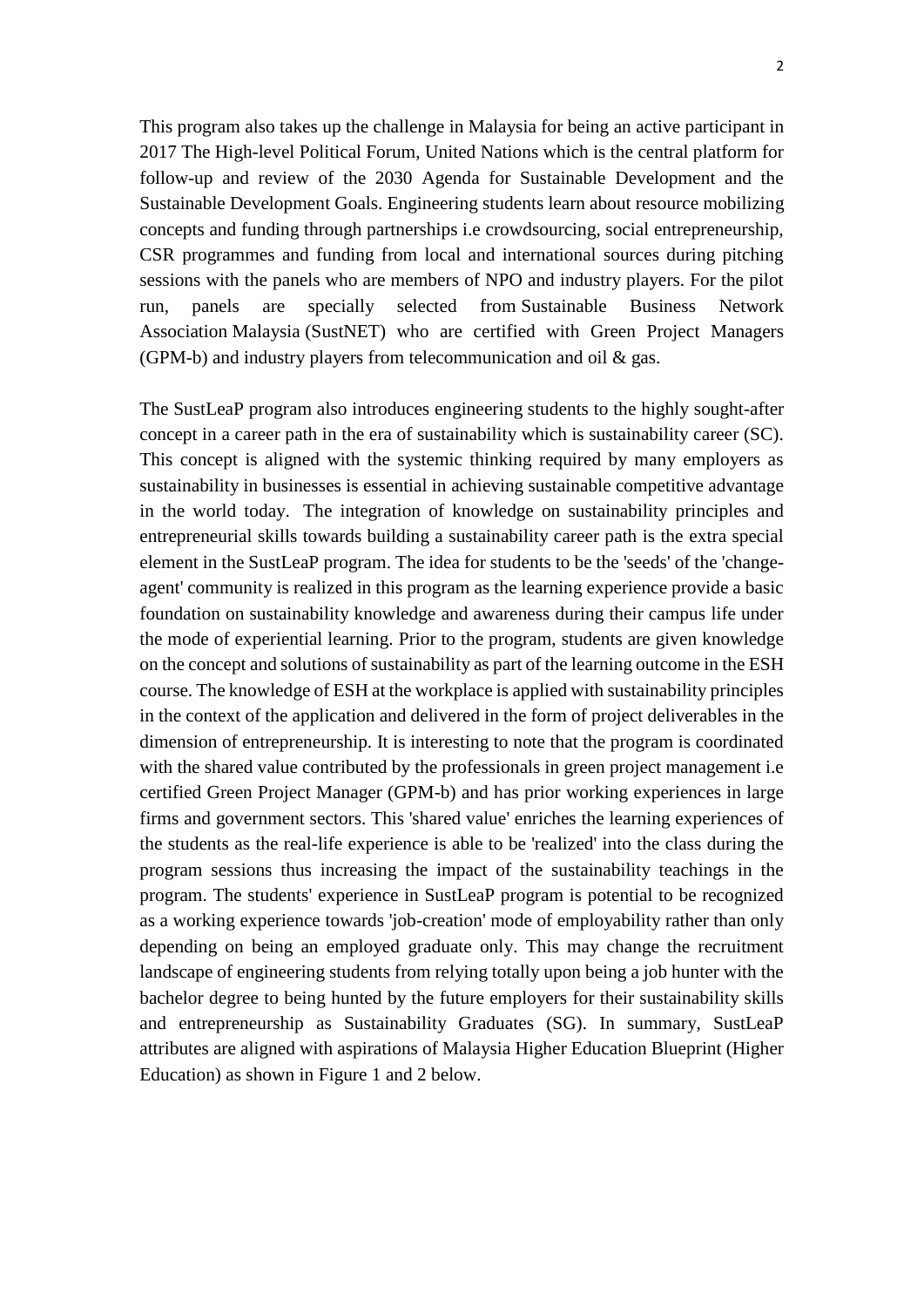

Figure 1. Student aspirations in HE based on Malaysia Education - Blueprint Higher Education (MEB-HE) 2015-2025

| <b>SustLeaP attributes</b>     | <b>Collaborator</b><br><b>Partner</b>                                         | <b>Employability Traits</b>                            | <b>MEB</b> (HE) aspirations                                                                                                                                                                                          |
|--------------------------------|-------------------------------------------------------------------------------|--------------------------------------------------------|----------------------------------------------------------------------------------------------------------------------------------------------------------------------------------------------------------------------|
| Engineering solutions          | University                                                                    | <b>Engineering Knowledge</b>                           | Focus on outcomes over inputs<br>actively<br>and<br>to<br>pursue<br>technologies and innovations<br>that address students' needs and<br>enable greater personalisation of<br>the learning experience;                |
| Project<br>Green<br>Management | <b>GPM</b><br>Global<br>$\blacksquare$<br>SustNet<br>strategic<br>partnership | Project Management skills<br>Sustainability competency | Construct a system that is less<br>focused on traditional, academic<br>pathways and that places an<br>equal value on much-needed<br>technical<br>and<br>vocational                                                   |
| Entrepreneurship               | <b>SUSTNet</b>                                                                | Entrepeneurship Skills                                 | training;<br>Instill an entrepreneurial mindset<br>throughout Malaysia's higher<br>education system and create a<br>system that produces graduates<br>with a drive to create jobs, rather<br>than to only seek jobs; |

Figure 2. Summary of SustLeap attributes with alignment to aspirations of Malaysia Education Blueprint Higher Education (MEB-HE) 2015-2025

SustLeaP attributes is based on the principle of value creation and value sharing for the benefit of society in the dimensions of university-industry collaboration based on integrative approach in response to global changes towards Agenda 2030 (Figure 3) . It is our notion that sustainable development is necessary at all phases of impact from the multifaceted interactions among knowledge, skills and competency within educational,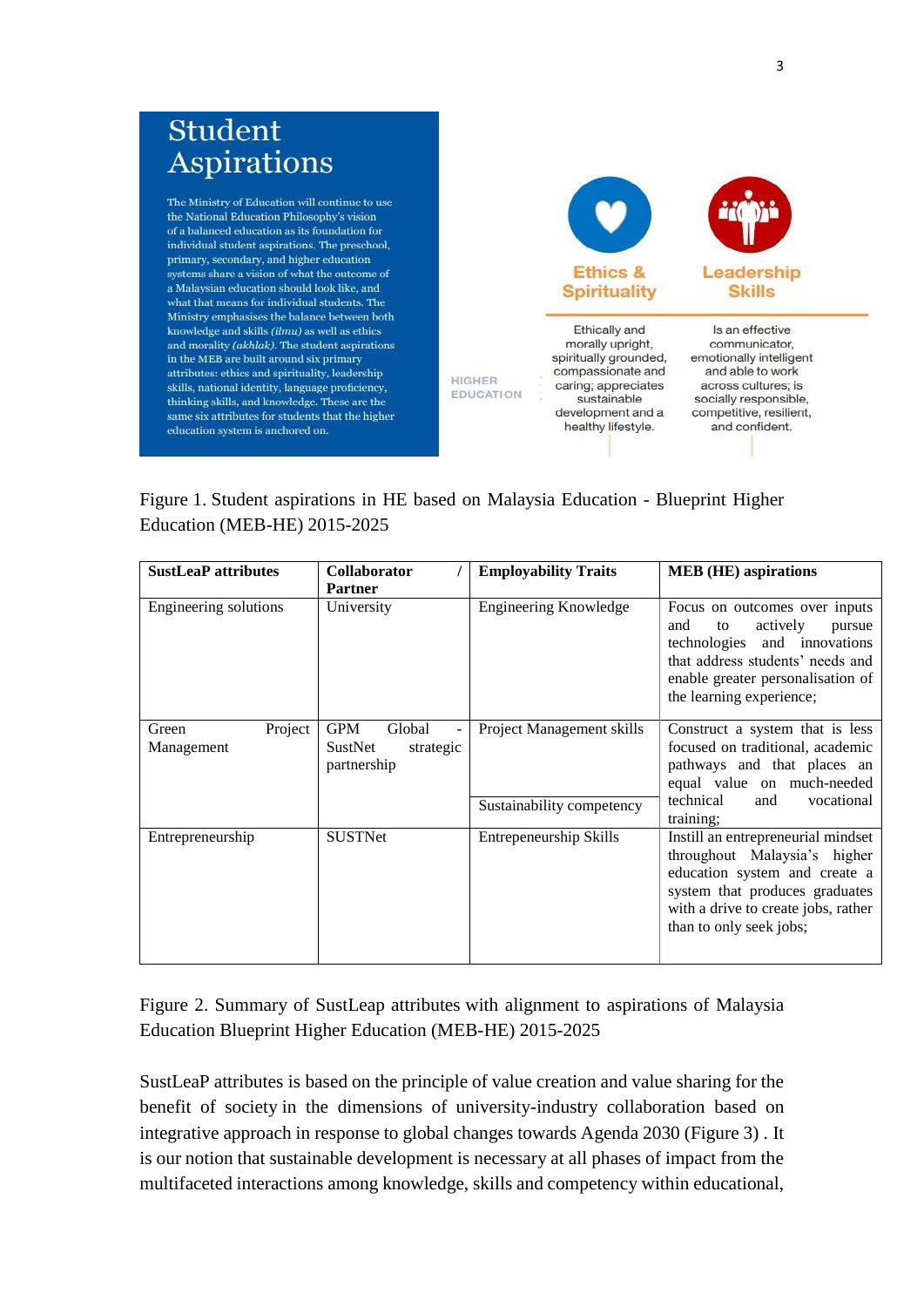economic, environmental sociological paradigms in human society as woven by the network shown in Figure 3.



Figure 3. An integrated approach in response to global change

Another rewarding experience of the program is the opportunity of the students to move forward with their business ideas to the next stage of the program. There are two opportunities available as follows:

- GPM Award
- A World Of Three Zeroes Award
- Potential funding
- Talent pool for sustainability career

The students are free to move forward with the ideas based on the options that is feasible to them and subjected to availability.

# **2. Methodology**

2.1 Participants:

The students involved in the pilot SustLeaP consists of students from three engineering programs in Faculty of Manufacturing Engineering as follows:

- Bachelor of Mechatronics Engineering (Dual Degree Program with HsKA, Germany)
- Bachelor of Manufacturing Engineering
- Bachelor of Mechatronics Engineering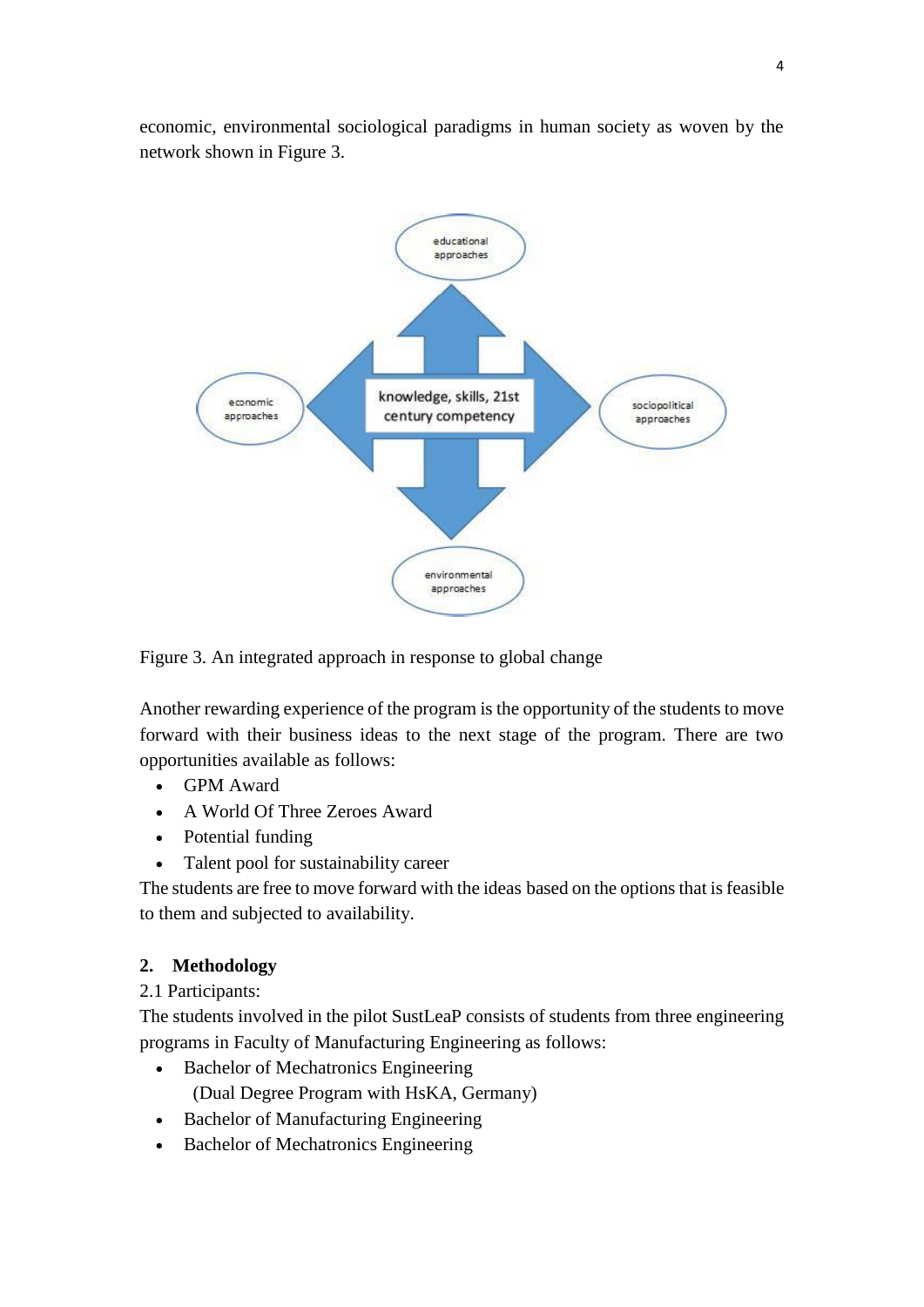The 95 participants in this pilot run are enrolled students in a faculty course i.e Environment Safety & Health and SustLeap is the program chosen in the project assessment mode. The students form 17 teams to participate in the SustLeaP program to complete the course objective which is expected to deliver the outcome for 'Environmental and Sustainability' i.e one of the Program Outcome (PO) designated by the Board of Engineers Malaysia (BEM) for engineering accreditation program requirement.

#### 2.2 Design and Procedures

The class is structured into two phases. Part one consists of lesson outcomes based on knowledge on ESH and its application in industry with sustainability principles as general guidelines in providing solutions of which assignments and test was delivered. Part two is the project mode which is structured in Table 1. Briefing on the concepts of shared value, social entrepreneurship and sustainability principles towards Agenda 2030 is included in a special briefing from SustNET in week 10 (Figure 4).

| <b>Phases</b> | <b>Assessment Mode</b> | <b>Program Objective</b>                 | <b>Deliverable</b>                                            |
|---------------|------------------------|------------------------------------------|---------------------------------------------------------------|
|               | Assignments, Test      |                                          | • Assignments                                                 |
| Part 1        |                        | PO1. Knowledge                           | $\bullet$ Test                                                |
| Part 2        | Project                | PO3. Design and develop                  | • Project Minutes of Meeting                                  |
|               |                        | solutions                                | Pitching for sustainable<br>$\bullet$<br>solutions assessment |
|               |                        | PO7. Environmental and<br>Sustainability | Presentation skill assessment                                 |
|               |                        |                                          | • Project Report                                              |
|               |                        |                                          |                                                               |





Figure 4 . The flow of Sustainability Learning Process (SustLeaP) process as a project mode in ESH course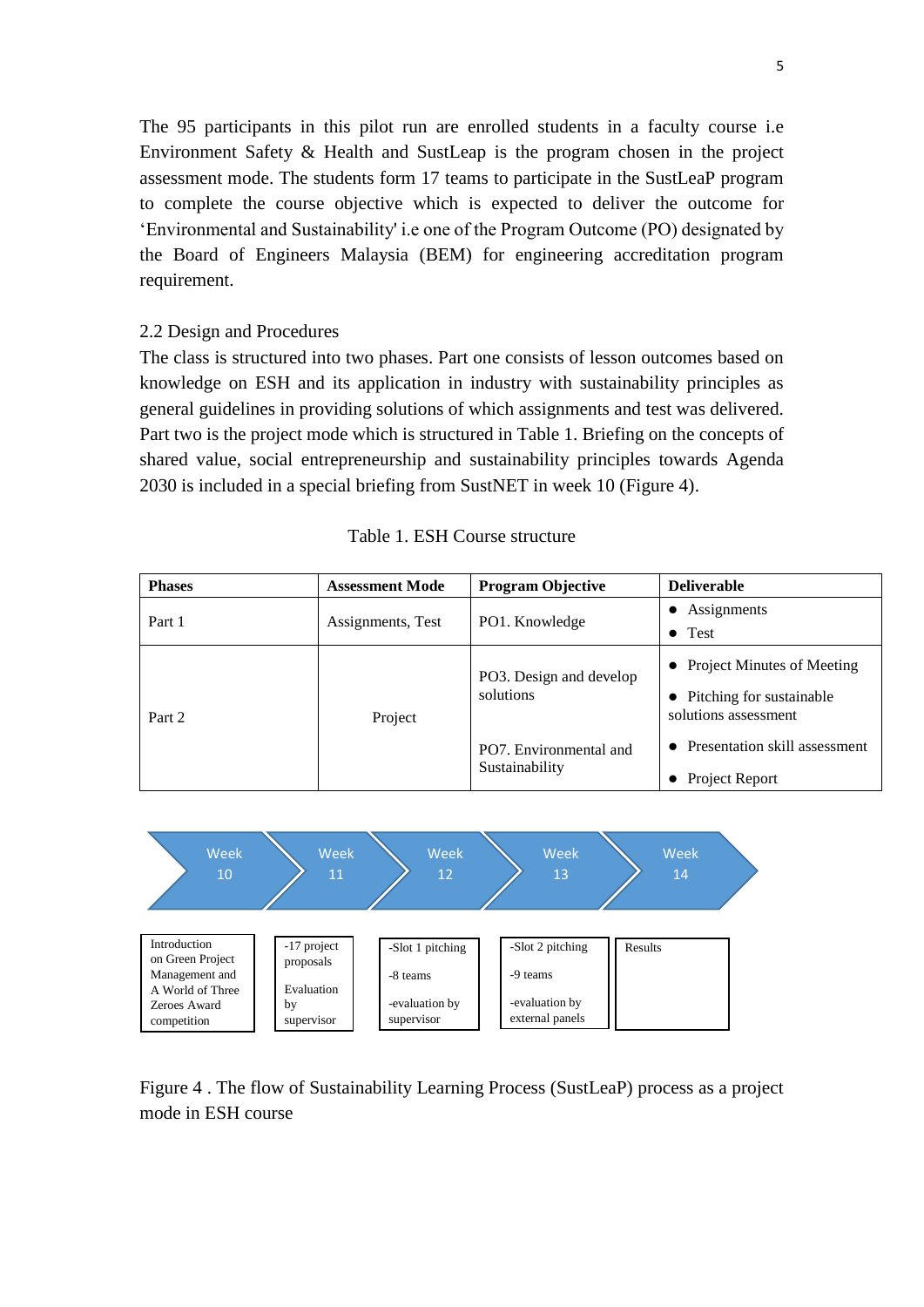### 2.2.1 Assessment

There are two different sets of rubric being used for the project assessment for the pitching sessions based on the different objectives as shown in Table 2. Results of the pitching sessions are shown in Table 3 and summarized in Figure 5 below.

| <b>SustLeaP</b>                               | Rubric Type                                                                               | Assessor               | in<br>credentials<br>Assessor's |
|-----------------------------------------------|-------------------------------------------------------------------------------------------|------------------------|---------------------------------|
| objectives                                    |                                                                                           |                        | sustainability learning         |
| Academic                                      | Presentation skills for<br>$\bullet$<br>engineers                                         | University<br>Lecturer | GPM-b                           |
| Sustainability<br>in<br>project<br>management | <b>Business</b><br>$\bullet$<br>sustainability<br>Social<br>$\bullet$<br>entrepreneurship | <b>SustNet</b>         | GPM-b                           |

Table 2. SustLeap pitching program structure

## 2.2.2 Pitching Results

|  | Table 3. Summary of SustLeaP pitching results |  |
|--|-----------------------------------------------|--|
|  |                                               |  |

| Group          | Number of      | <b>Pitching Score</b> | Presentation score |
|----------------|----------------|-----------------------|--------------------|
|                | participants   |                       |                    |
| G5             | 5              | 84.76%                | 81.54%             |
| G13            | 5              | 76.19%                | 86.15%             |
| G2             | $\overline{2}$ | 76.19%                | 95.38%             |
| G7             | 6              | 73.33%                | 80.00%             |
| G9             | 6              | 73.33%                | 80.00%             |
| G15            | 6              | 72.38%                | 90.77%             |
| G14            | 6              | 71.43%                | 80.00%             |
| G17            | 7              | 70.48%                | 95.38%             |
| G <sub>6</sub> | 6              | 67.62%                | 95.38%             |
| G12            | 5              | 65.71%                | 92.31%             |
| G1             | 6              | 63.81%                | 84.62%             |
| G11            | 6              | 61.90%                | 87.90%             |
| G8             | 6              | 58.10%                | 78.46%             |
| G4             | 5              | 58.10%                | 80.00%             |
| G16            | 6              | 56.19%                | 90.77%             |
| G <sub>3</sub> | 6              | 53.33%                | 75.38%             |
| G10            | 6              | 46.67%                | 80.00%             |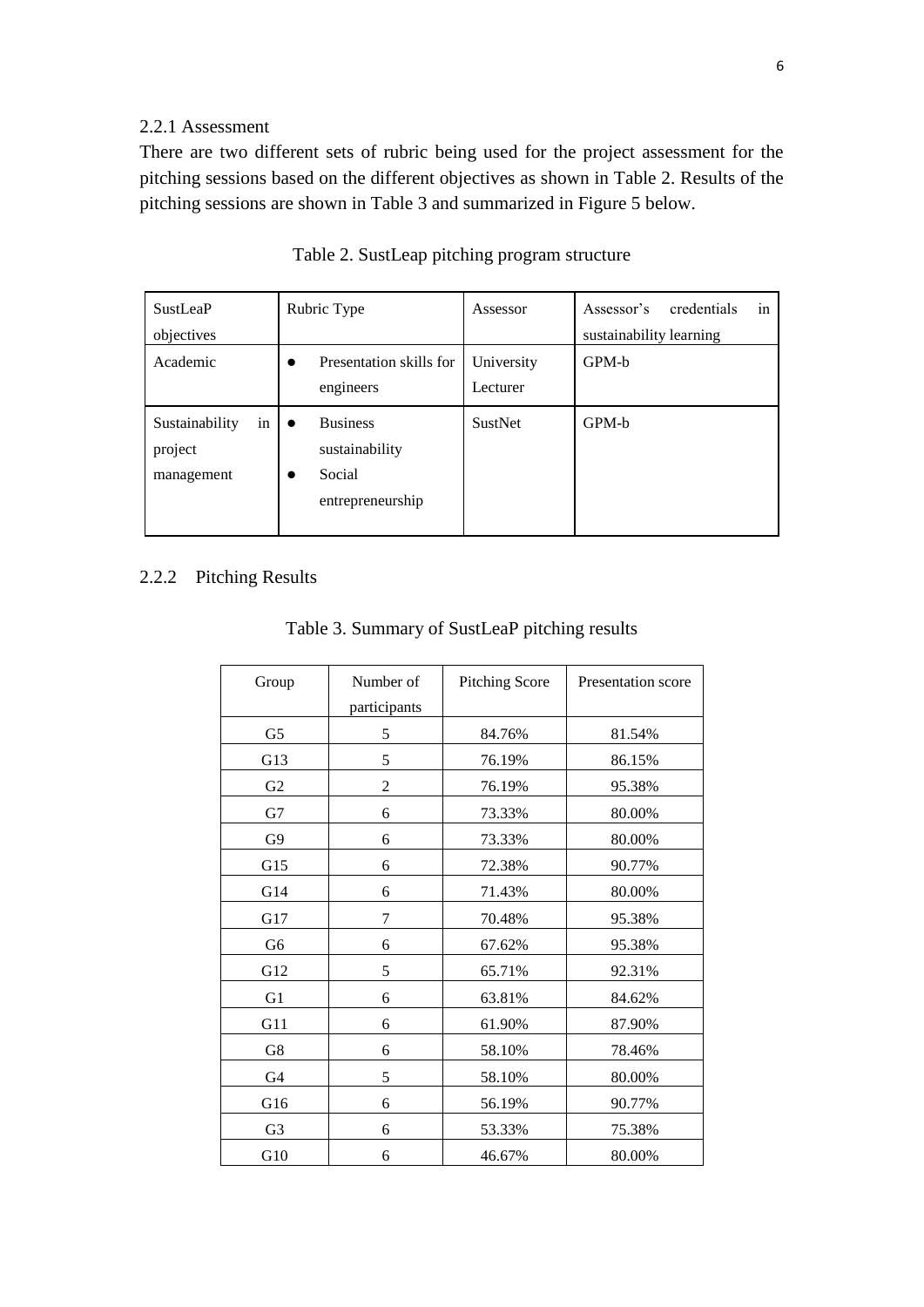

Figure 5. Overview of pitching and presentation skills results in Sustainability Learning Program (SustLeaP)

## 2.2.3 Student reflection in project report

All of the participants in this program were requested to write a short reflective essay as part of the project report to reflect their learning experiences in SustLEAP program. The observations are made based on fourteen themes shown in Table 4 below:

| No of themes   | Most common themes by mention<br>(From 95 reports)                                               | Mention <sup>*</sup> : No of<br>reports discussing<br>the theme | Mention % : No of reports<br>discussing the theme<br>(%<br>of reports) |
|----------------|--------------------------------------------------------------------------------------------------|-----------------------------------------------------------------|------------------------------------------------------------------------|
| 1              | Increase of awareness in Safety &<br>Health issues in workplace                                  | 56                                                              | 58.90%                                                                 |
| $\overline{2}$ | Appreciating teamwork experiences<br>and gain trust building                                     | 42                                                              | 44.20%                                                                 |
| 3              | A fun and good learning platform for<br>effective project management and<br>communication skills | 47                                                              | 49.50%                                                                 |
| 4              | Knowledge on sustainability concept<br>and SDGs                                                  | 51                                                              | 53.70%                                                                 |
| 5              | Pitching experience with the industry<br>players                                                 | 40                                                              | 42.10%                                                                 |

| Table 4. Summary of mentions in students' reflection |  |  |  |
|------------------------------------------------------|--|--|--|
|------------------------------------------------------|--|--|--|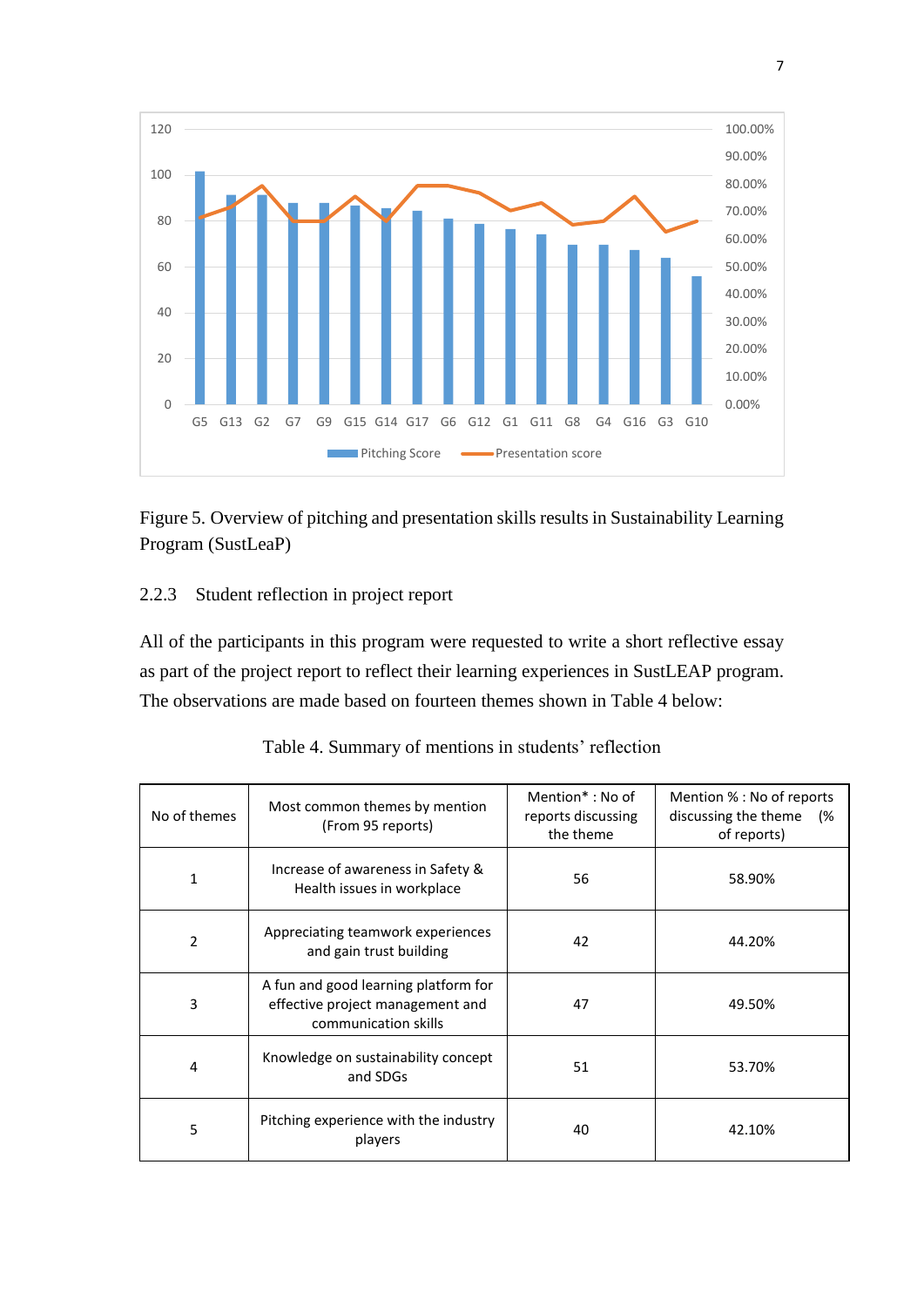| 6              | A feeling of being a working engineer                                                            | 6  | 6.30%  |
|----------------|--------------------------------------------------------------------------------------------------|----|--------|
| $\overline{7}$ | Ability to exercise critical thinking and<br>use holistic approach in realising<br>project goals | 3  | 3.20%  |
| 8              | Amazement of self-potential in social<br>business and entrepreneurship                           | 10 | 10.50% |
| 9              | Confidence building and self-esteem<br>boosting experience                                       | 12 | 12.60% |
| 10             | Realising own and maximise team's<br>creativity to create jobs for the future                    | 13 | 13.70% |
| 11             | Applying engineering knowledge to<br>solve real world problems                                   | 8  | 8.40%  |
| 12             | An opportunity for lifelong learning                                                             | 13 | 13.70% |
| 13             | Applying the sustainability concept in<br>engineering solutions                                  | 20 | 21.10% |
| 14             | Applying engineering knowledge in<br>multi-disciplinary projects                                 | 3  | 3.20%  |



Figure 6. Overview of mentions observed from reflection section of the project report based on the themes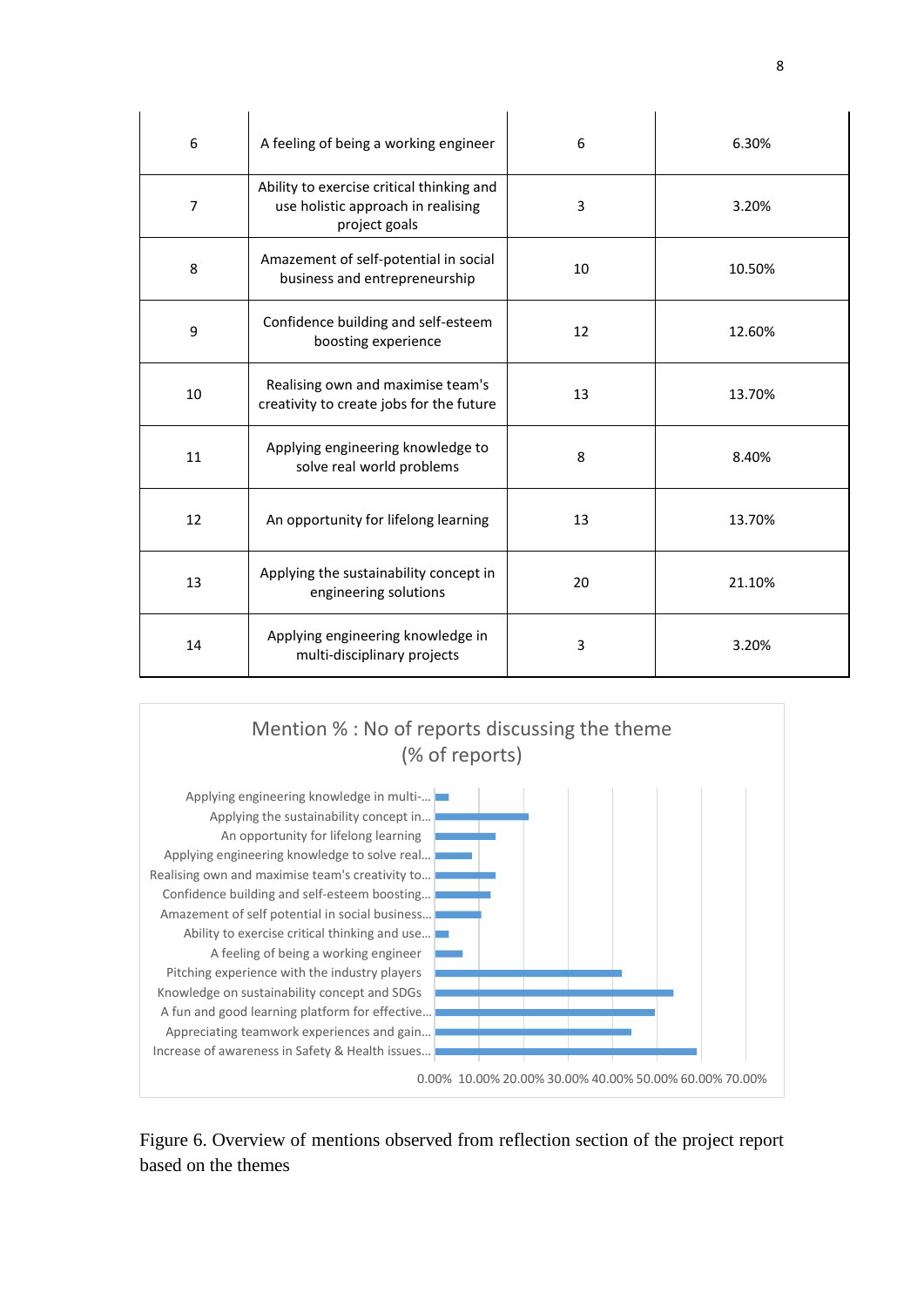The fourteen theme are then mapped to the four elements of integrated approach (see Figure 3) in generating knowledge and skills of the  $21<sup>st</sup>$  century to see the relations between the learning experiences gained by the students from their reflective observations in the project report to the aspirations of the SustLeap program. The results show a higher percentage in socio-political and economical approach followed by educational and environmental approaches (see Figure 7)



Figure 7. Overview of mentions observed from reflection section of the project report based on the themes

### 2.2.4 Potential mentees for SustLeap mentorship program

The students were asked whether they are interested in pursuing their project to another level beyond academic. Based on the survey which is thrown at the end of the program 68.4 % show great interest to join in the talent pool for sustainability professionals. The results suggest a positive result among the students in embracing the program mentorship mode and provide a professional path for them to pursue their career in entrepreneurship and to job creation pathway in employability.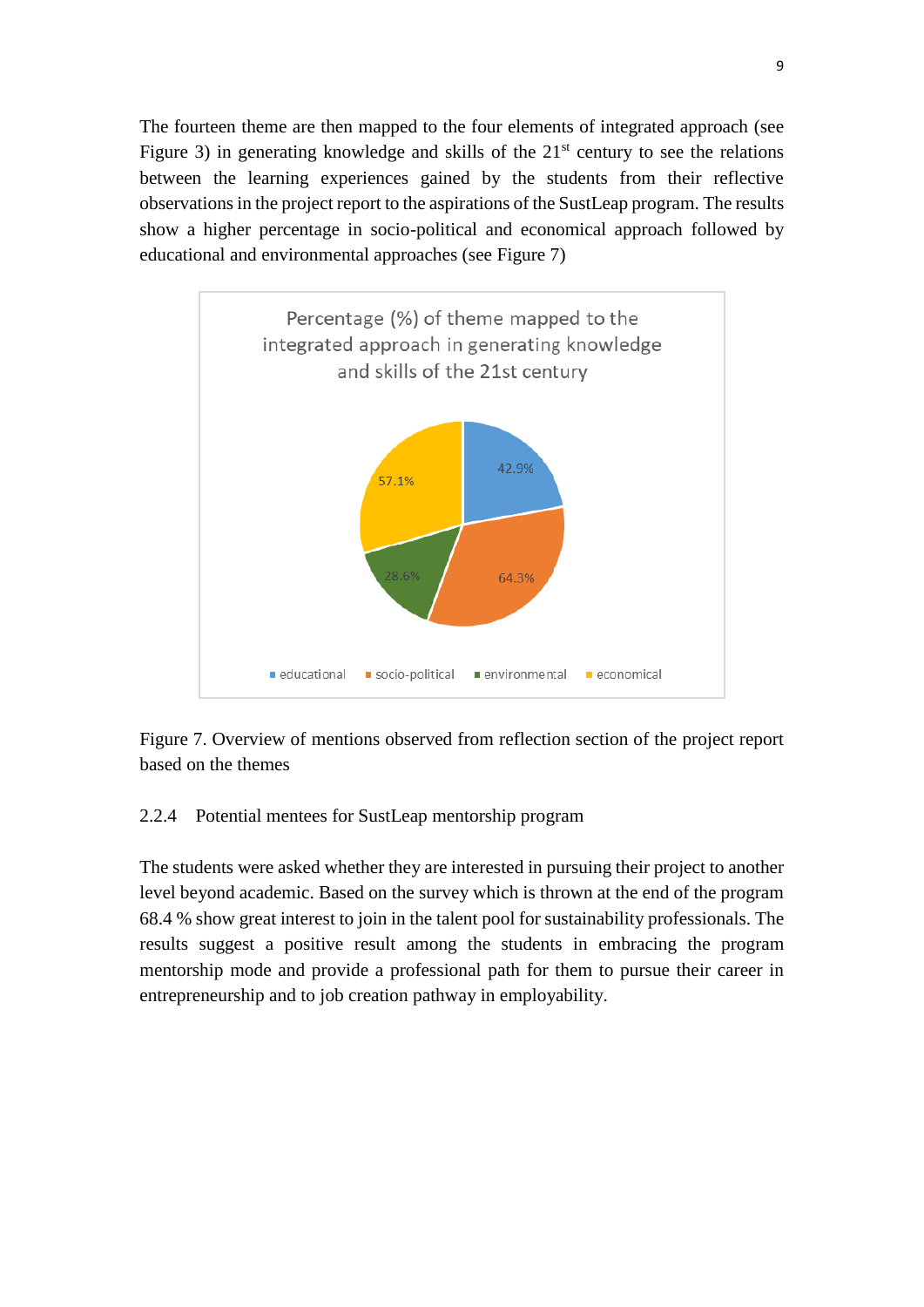

Figure 8. Overview of students' feedback on their interest in pitching project and its future undertakings

### **3. Conclusions**

The sustainability learning program (SustLeap) has successfully bring the project pitching session and mentor-mentee relationship to fruition in terms of allowing students to express their understanding on sustainability via their 3 choices of sustainable development goals. The program has able to develop talent among students in terms of linking their projects close to their career path plus bridging their talent in incorporating 3 elements of sustainability (economy, social and environment) into their business model - whether under project financing, social enterprise, corporate social responsibility, community driven programs or business (B2G, B2B or B2C) ventures.

With this report, this program can be implemented and replicated by other many Faculty's staff and lecturers, Institutions and Universities. Such initiatives can broaden the implementation of sustainability learning to the education sector and the industry. All the talented students can now continue developing their projects regardless in which industry sector they prefer to be associated with. Their involvement with the community and projects can broaden the horizon of knowledge, business and scope of work for the stakeholders, government and public to embark in the same journey of sustainable development plus protecting the planet. Based on the pilot run, SustLeaP is able to demonstrate its function as enabler for graduating students to transform their creativity with knowledge obtained from the course to employability as sustainability professionals (Figure 6). Project pitching from students and assessment by industry experts can drive the project sustainability learning and evaluation into a smart partnership. The feedback by industry experts gives the bigger picture to the students regarding their project idea and the industry needs and gaps.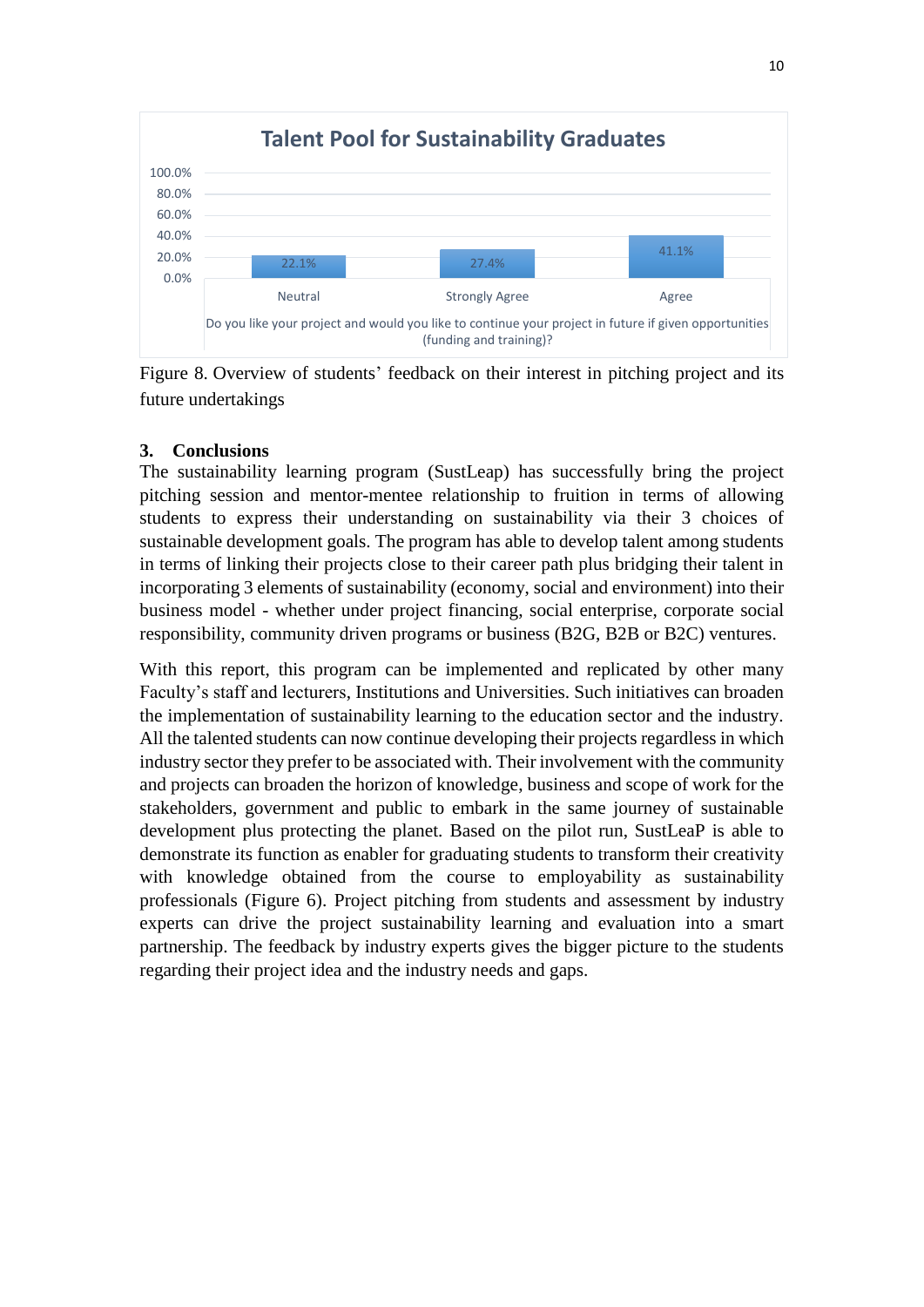

Figure 9 . Sustainability Learning Program (SustLeaP) as enabler for graduating students to have career path as sustainability professionals

The way forward for students to learn sustainability can now be engraved via this Sustainability Learning Program and SustNET can implement this program with any public and private institutions that wants their students to be involved in Sustainability Career and Project, thus providing systemic solution on Education for Sustainable Development (ESD) rather than symptomic i.e ad-hoc or embedded mode in the education system in Higher Education (HE). Systemic thinking in creating value through SustLeaP is the sustainable approach to engineering solutions for the benefit of the world. Sustainability Learning Program that SustNET is implementing is embedding GPM Global concept towards the integration of academic and nonacademic elements that focuses on evolving the project profession through principled and value-based methods (Figure 3)

The unique value add to this program is because the student project assessors are Certified Green Project Managers (GPM-b) from GPM Global (USA), who are the accredited body to implement multiple award-winning standards on training, assessments, and certifications. GPM Global is the originator of the Green Project Management global movement which includes models for sustainability, training, and certification of individuals based on the following principles:

1. Commitment & Accountability - Recognize the essential rights of all to healthy, clean and safe environments, equal opportunity, fair re-numeration, ethical procurement, and adherence to rule of law

2. Ethics & Decision Making- Support organizational ethics, decision making with respect for universal principles through identification, mitigation, and the prevention of adverse short and long-term impacts on society and the environment

3. Integrated & Transparent - Foster the interdependence of economic development, social integrity, and environmental protection in all aspects of governance, practice, and reporting